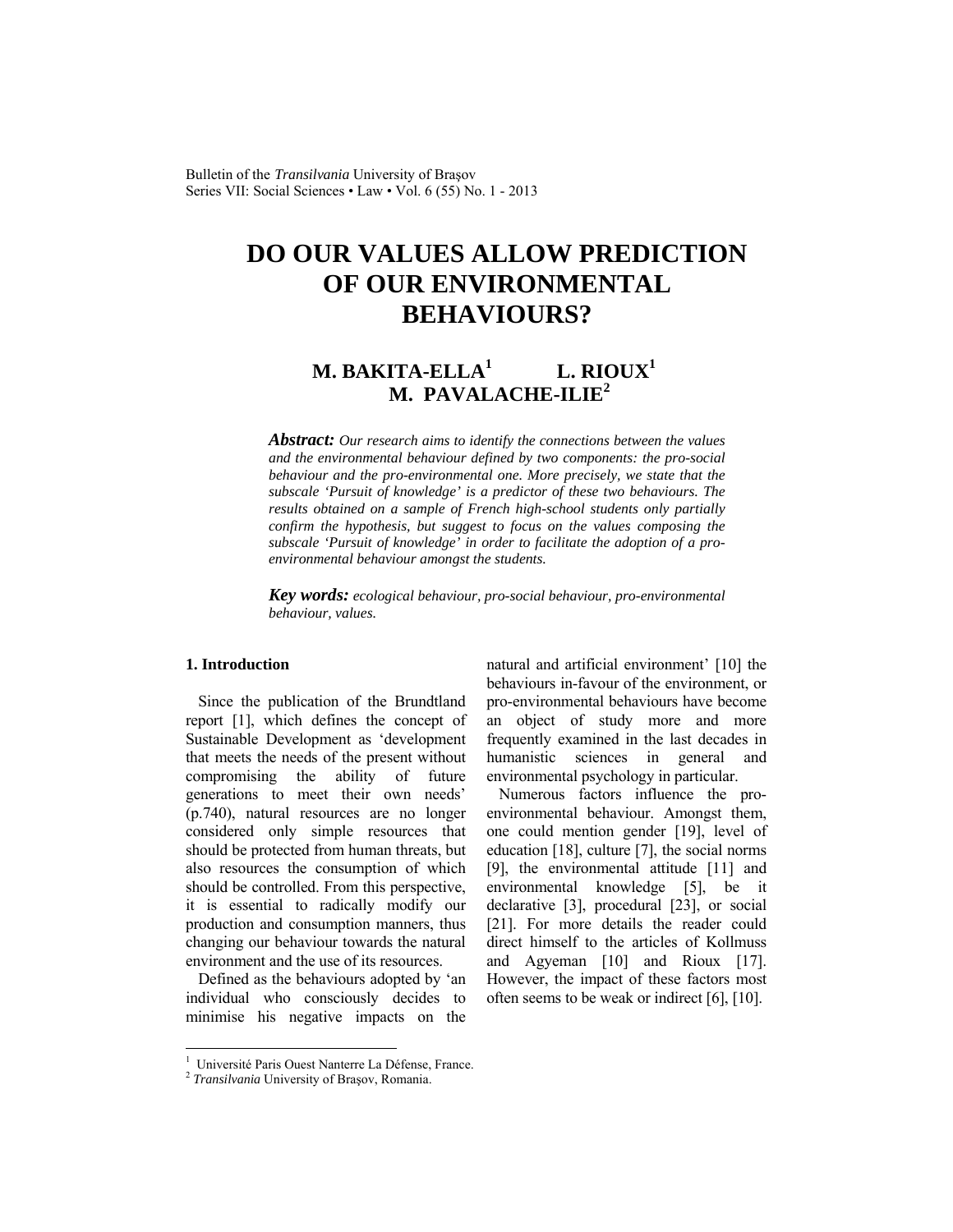By way of contrast, the researchers seem to agree on the important influence of our system of values [24], [15], and numerous works [20], [13], [2] have shown that Schwartz's typology [22] contributes to explaining the respectful behaviours towards the environment. The works globally highlight that the dimensions related to the will to overcome one's limits are positively connected to a respectful behaviour towards the environment, while the dimensions related to self-affirmation are negatively connected to it.

In a recent research, Rioux [16] has shown that the subscale 'Pursuit of knowledge' proposed by Wach and Hammer in the French version [26] of the Brief Inventory of Values (BIV), of Stern, Dietz & Guagnano [25], constitutes a predictor of the recycling used batteries behaviour of French high-school students.

Moreover, pro-environmental behaviour is very often associated with pro-social behaviour, both being strongly connected to values [4], [2]. Kaiser [8] even considers that these two behaviours are the two components of environmental behaviour.

The current research aims to conduct an in-depth analysis of the connections between the subscale 'Pursuit of knowledge' and the environmental behaviour. It is to be noted that the latter is decomposed, according to Kaiser [8] in two types of behaviour, namely (a) pro-social behaviour and (b) pro-environmental behaviour. We infer that the subscale 'Pursuit of knowledge' is a predictor of these two types of behaviour.

#### **2. Material and Method**

151 young French students aged between 18 and 23 (average= 19,53 years; SD= 1,12 years) have answered a questionnaire comprising Wach and Hammer's French version of the Brief Inventory of Values (BIV) (2003) and the French adaptation of Kaiser's environmental behaviour scale [8].

This research instrument is composed of 38 items, 8 of them evaluating the prosocial behaviour (for example 'I sometimes give money to beggars') and 30 of them evaluating the pro-environmental behaviour (for example 'I bring medicines that I don't use to the drugstore'). For both instruments, the answers should be given on a six-point Likert scale, ranging from (1) 'completely disagree' to  $(6)$  'completely agree'. Furthermore the student is required to tick (7) when he is not concerned by a question in the environmental behaviour scale. The 32 students who have at least once ticked that option have been deleted from our sample, the analysis being therefore conducted on 119 students.

### **3. Results**

# **3.1. The descriptive analyses**

The results regarding the environmental behaviour are presented in table 1. For these two behaviours the average values seem moderated, associated to a relatively low standard deviation. We should note however that the students adopt more of a pro-environmental behaviour rather than a pro-social one  $(p>0.05)$ .

Table 1 *Descriptive statistics of environmental behaviour*

| Environmental Behaviour                             | M(ET)                                                        |
|-----------------------------------------------------|--------------------------------------------------------------|
| Pro-social behaviour<br>Pro-environmental behaviour | $\begin{bmatrix} 3.85 & (.61) \\ 4.01 & (.51) \end{bmatrix}$ |

As far as the results obtained on the values questionnaire are concerned, we note that all subscales obtain averages higher than the theoretical one  $(3, 50 \text{ on a})$ scale of 6 points). However, the item 'to honour our parents' of the subscale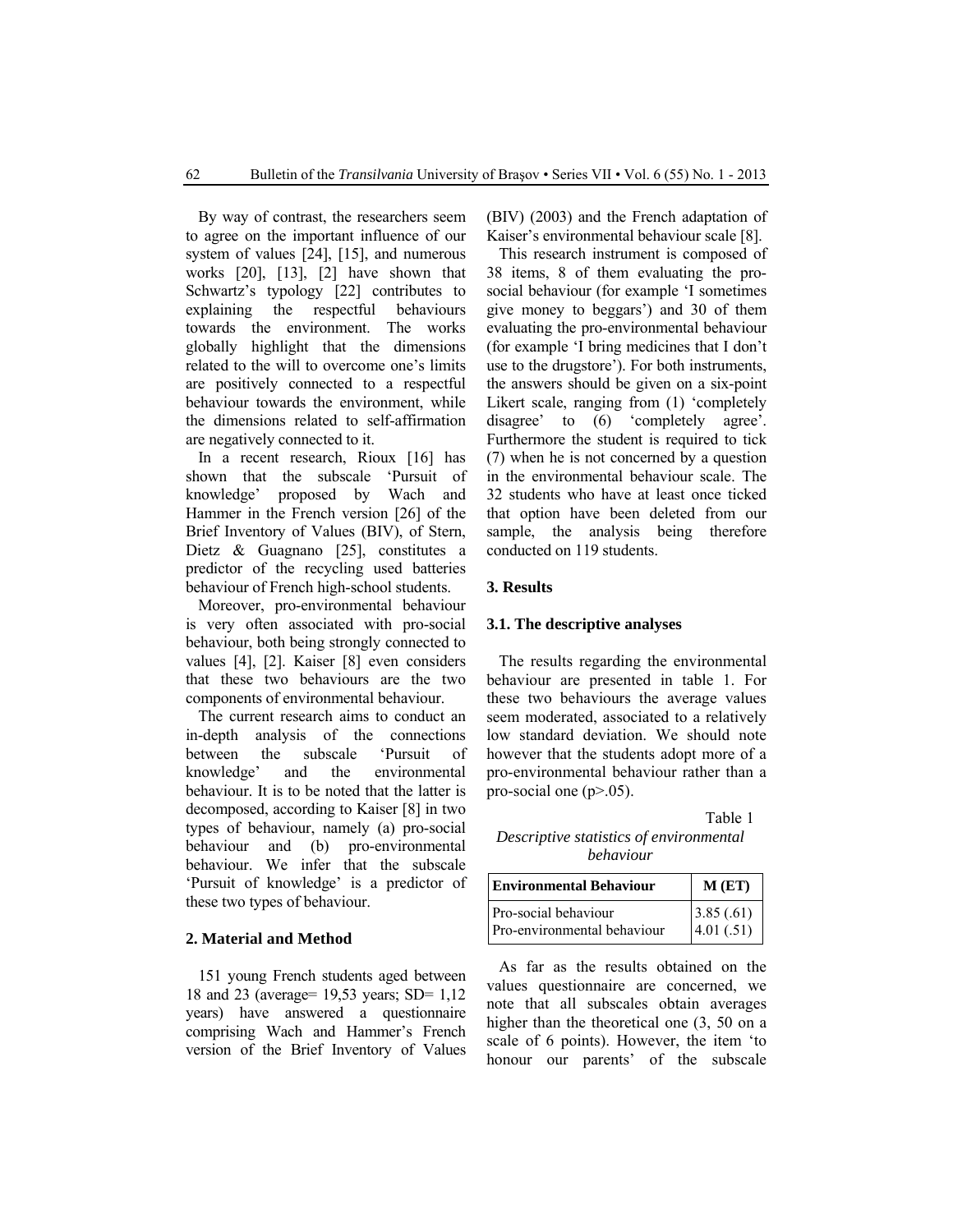'conservatism' is weak (A= 2.43) but very little consensual (SD= 1.78) (table 2).

*Descriptive statistics of values* Table 2

| <b>Items</b>                  | $M$ (ET)    |
|-------------------------------|-------------|
| Conservatism                  | 3.56(1.30)  |
| To honour our parents         | 2.43(1.78)  |
| <b>Family security</b>        | 4.21(.87)   |
| Self-discipline               | 4.03(1.23)  |
| Self-enhancement              | 4.20(.86)   |
| Authority                     | 4.15 (.88)  |
| Influencial                   | 4.17(.85)   |
| Wealth                        | 4.29(.86)   |
| <b>Openness to change</b>     | 4.52(.84)   |
| A varied life                 | 4.56(.81)   |
| An exciting life              | 4.63(.86)   |
| Curious                       | 4.36(.86)   |
| Self-transcendence            |             |
| A. Environmentalism           | 4.07 (.96)  |
| Protection of the environment | 4.12 (.97)  |
| Unit with nature              | 4.19(0.92)  |
| Respect for the Earth         | 3.91(0.98)  |
| <b>B.</b> Altruism            | 3.98 (1.24) |
| A peaceful world              | 3.83 (1.19) |
| Social justice                | 4.30(1.30)  |
| Equality                      | 3.81(1.20)  |
| <b>Pursuit of Knowledge</b>   | 4.55(.73)   |
| The search of truth           | 4.57(.83)   |
| Knowledge                     | 4.42(.74)   |
| Reason                        | 4.63(0.62)  |

# **3.2. The predictors of environmental behaviour**

Hierarchical regression analyses were conducted having as successive criteria (a) the pro-social behaviour and (b) the proenvironmental behaviour. The sociodemographic variables (age, gender) were controlled by being introduced in the first stage. The potential predictors were added in the second stage. They correspond to the subscales of values which are significantly connected to each one of these behaviours, namely the environmentalism  $(r=0.30)$ , altruism  $(r=0.21)$  and the pursuit of knowledge  $(r=18)$ , as far as the pro-social behaviour is concerned and the environmentalism  $(r=64)$ , the pursuit of knowledge  $(r=.62)$ , the openness to change  $(r=.50)$  and altruism  $(r=.31)$ , as far as the pro-environmental behaviour is concerned. The results are grouped in tables 3 and 4.

Table 3

|                                               | β   |       | Prob | adj. R2          |  |  |  |
|-----------------------------------------------|-----|-------|------|------------------|--|--|--|
|                                               |     | value |      | $(\text{prob.})$ |  |  |  |
| Step 1. Socio demographic variables .008 (ns) |     |       |      |                  |  |  |  |
| Age                                           |     |       | ns   |                  |  |  |  |
| Gender                                        |     |       | ns   |                  |  |  |  |
| <b>Educational level</b>                      |     |       | ns   |                  |  |  |  |
| Step 2. Dimensions<br>.10(0.000)              |     |       |      |                  |  |  |  |
| Altruism                                      | .26 | 3.34  | .001 |                  |  |  |  |
| Environmental-                                |     |       | ns   |                  |  |  |  |
| 1Sm                                           |     |       |      |                  |  |  |  |
| Pursuit of                                    |     |       | ns   |                  |  |  |  |
| knowledge                                     |     |       |      |                  |  |  |  |

Only altruism ( $β = 0.26$ ) is a variable which explains pro-social behaviour (R=.31; R2 adjusted =08;  $F(1,116) = 11.16$ ;  $p<.002$ ).

#### Table 4

*Predictors of pro-environmental behaviour*

|                                              |    |                 | Prob           | adj. R2          |  |  |  |
|----------------------------------------------|----|-----------------|----------------|------------------|--|--|--|
|                                              |    | value           |                | $(\text{prob.})$ |  |  |  |
| Step 1. Socio demographic variable .009 (ns) |    |                 |                |                  |  |  |  |
| Age                                          |    |                 | n <sub>s</sub> |                  |  |  |  |
| <b>Sex</b>                                   |    |                 | ns             |                  |  |  |  |
| <b>Educational Level</b>                     |    |                 | ns             |                  |  |  |  |
| Step 2. Dimensions<br>.56(.000)              |    |                 |                |                  |  |  |  |
| Environmentalism                             |    | $.36 \mid 5.25$ | .000           |                  |  |  |  |
| Pursuit of                                   | 24 | 3.64            | .000           |                  |  |  |  |
| knowledge                                    |    |                 |                |                  |  |  |  |
| Openness to                                  |    |                 | ns             |                  |  |  |  |
| change                                       |    |                 |                |                  |  |  |  |
| Altruism                                     |    |                 | ns             |                  |  |  |  |

Two variables predict the students' proenvironmental behaviour (R=.76; R2 adjusted  $= .56$ ; F(4,114)=38.08; p<.0001); environmentalism  $(\beta = .36)$  and the pursuit of knowledge ( $\beta$ =.24).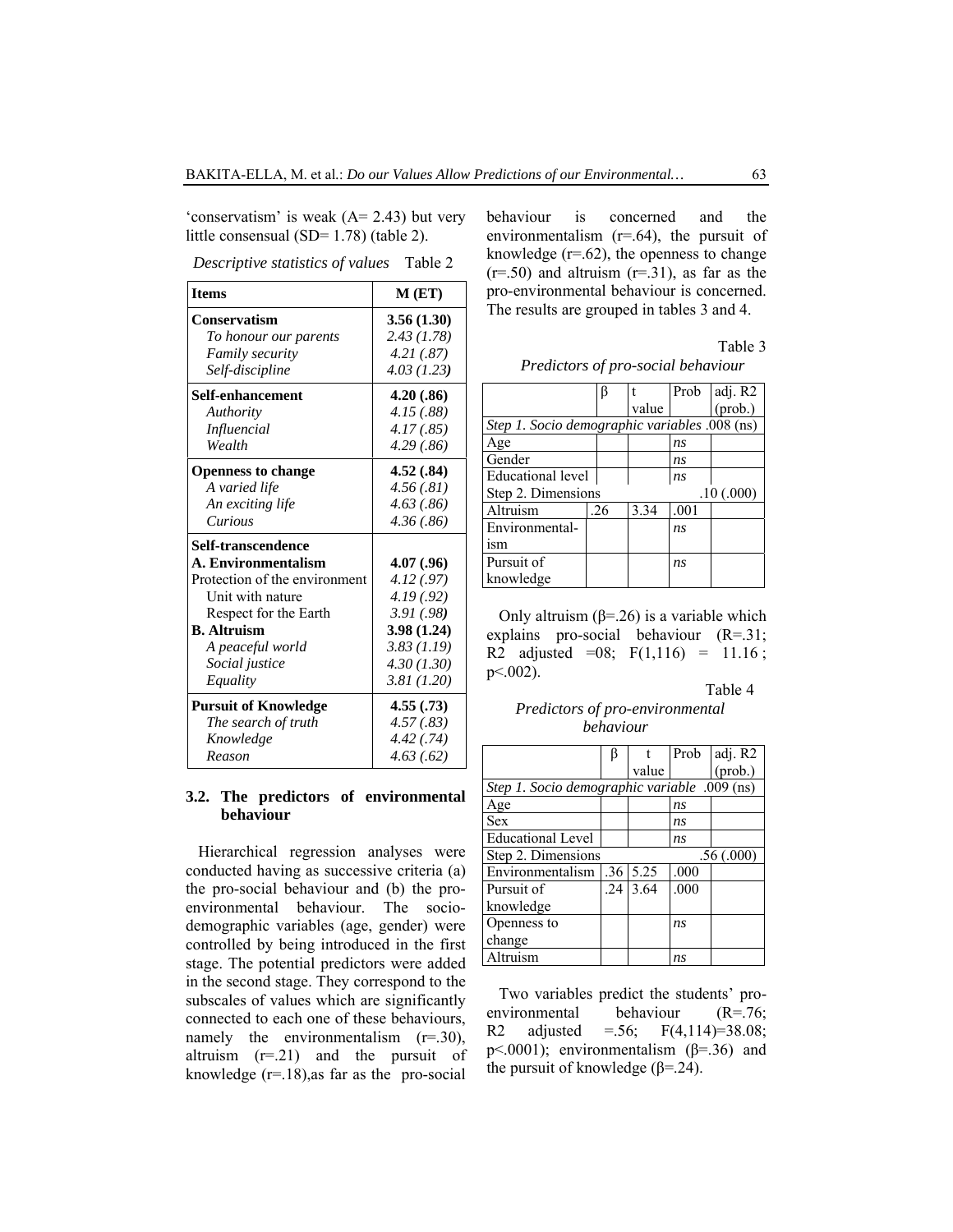### **4. Discussion-conclusion**

As is the case of other subscales of the BIV, the subscale 'Pursuit of knowledge' registers high and consensual scores globally  $(A=4.55; SD=.73)$ . None of the items composing it is particular in point of scores. These scores are significantly higher than those obtained by a population of French pupils (p<.0001) [16].

As a logical consequence, we could suppose that high-school students give more importance to the pursuit of knowledge as compared to primary or secondary school pupils.

Our research aimed to analyse the connections between the subscale 'pursuit of happiness' and the environmental behaviour, defined by two components: the pro-social and the pro-environmental behaviours. The research hypothesis according to which the 'pursuit of knowledge' subscale is a predictor of the two types of behaviour is only partially confirmed, because it is only a predictor of pro-environmental behaviour.

As expected, the 'altruism' subscale is a predictor of pro-social behaviour, which is similar to the results obtained by Schultz and Zelezny [20]. The sub-scale 'pursuit of knowledge' is not a predictor of this behaviour, even though a relatively high correlation has been revealed (r=.18).

The subscales 'Pursuit of knowledge' and 'environmentalism' are predictors of the pro-environmental behaviour. These results complete those obtained by Nordlund and Garvill [12], [13], Poortinga, Steg and Vlek [14] and De Groot and Steg [2], which show that environmental values are positively connected to the proenvironmental behaviour. However, as in the works conducted by Rioux [17] and contrary to the works of Schultz and Zelezny [20], [21] and Steg *et al*. [24] our research does not reveal a negative connection with the values of 'selfaffirmation' and does not point towards 'openness to change' as a predictor of proenvironmental behaviour. Complementary research seem to be a must in order to offer a better understanding of these differences, considering the cultural environment where they are conducted in particular.

Finally, this research shows that the values that allow prediction of each of the two behaviours which compose the environmental behaviour are not the same. So, the Pursuit of knowledge constitutes a highly significant predictor of the proenvironmental behaviour, as well as environmentalism. Wouldn't it be proper to focus on the values which make this subscale (the search of truth, knowledge, reason) in order to promote the proenvironmental behaviour of the students?

Other information may be obtained from the address**:** lrioux@u-paris10.fr.

## **References**

- 1. Brundtland, G.: *Our Common Future*  Oxford. Oxford University Press, 1987.
- 2. De Groot, J., Steg, L.: *Value orientations to explain beliefs related to environmental significant behavior: How to measure egoistic, altruistic, and biospheric value orientations*. In: Environment and Behavior **40** (2008) No. 3, p. 330-354.
- 3. Ernst, A.M., Spada, H.: *Modeling agents in a resource dilemma: A computerized social learning environment*. In: *Simulation-Based Experiential Learning,* Towne, D., de Jong, T., Spada, H. (eds.). Springer, Berlin, 1993, p. 105-120.
- 4. Gärling, T., Fujii, S., Gäling, A., Jakobsson,C.: *Moderating effects of social value orientation on*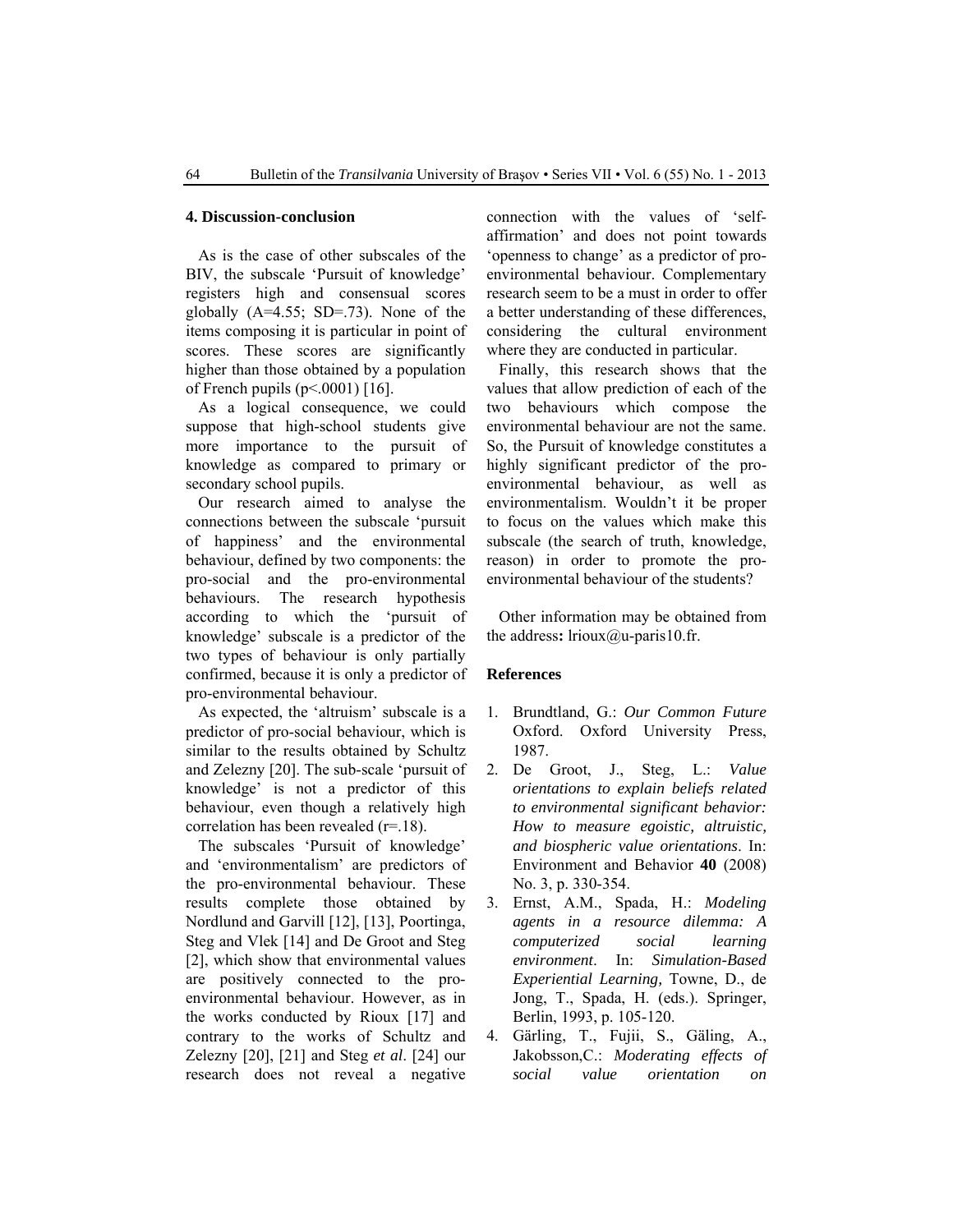*determinants of proenvironmental behavior intention*. In: Journal of environmental psychology (2003) Vol. 23, p. 1-9.

- 5. Hungerford*,* H.*,* Volk, T.: *Changing learner behaviour through environmental education*. In: The Journal of Environmental Education **21** (1990) No. 3, p. 8-21.
- 6. Hwang, Y.-H., Kim, S., Jeng, J.-M.: *Examining the causal relationships among selected antecedents of responsible environmental behaviour*. In: The Journal of Environmental Education **31** (2000) No. 4, p. 19-24.
- 7. Johnson, C., Bowker, M., Cordell, K.: *Ethnic variation in environmental belief and behavior: An examination of the new ecological paradigm in a social psychological context*. In: Environment and Behavior **36** (2004), p. 157–186.
- 8. Kaiser, F., Wolfing, S., Fuhrer, U.: *Environmental attitude and ecological behavior.* In: Journal of Environmental Psychology **19** (1999), p. 1-19.
- 9. Kaiser, F., Hübner, G., Bogner, F.: *Contrasting the theory of planned behavior with the value-belief-norm model in explaining conservation behavior*. In: Journal of Applied Social Psychology **35** (2005), p. 2150-2170.
- 10. Kollmus, A., Agyeman, J.: *Mind the gap: why do people act environmentally and what are the barriers to pro-environmental behaviour?* In: Environmental Education Research **8** (2002) No. 3, p. 239-260.
- 11. Milfont, T., Duckitt, J.: *The structure of environmental attitudes: A first- and second-order confirmatory factor analysis*. In: Journal of Environmental Psychology **24** (2004), p. 289–303.
- 12. Nordlund, A., Garvill, J.: *Values structures behind proenvironmental behavior*. In: Environment and Behaviour **34** (2002) No. 6, p. 740-756.
- 13. Nordlund, A., Garvill, J.: *Effects of values, problem awareness, and personal norm on willingness to reduce personal car use.* In: Journal of Environmental Psychology **23** (2003), p. 339–347.
- 14. Poortinga, W., Steg, L., & Vlek, C.: *Values, environmental concern, and environmental behavior: A study into household energy use*. In: Environment & Behavior **36** (2004)*,* p. 70-94.
- 15. Reser, J., Bentrupperbaümer, J.: *What and where are environmental values? Assessing the impacts of current diversity of use of 'environmental' and 'World Heritage' values*. In: Journal of Environmental Psychology **1** (2005) No. 25*,* p. 125-146.
- 16. Rioux, L.: *Hiérarchie des valeurs et respect de l'environnement*. In: Environnement, Risques et Santé **9** (2010) No. 4, p. 331-336.
- 17. Rioux, L.: *Promoting proenvironmental behaviour. Collection of used batteries by secondary school pupils*. In: Environmental Education Research **17** (2011) No. 3, p. 353-373.
- 18. Rioux, L., Velasco-Gonzalez, L., Bakita, M.: *Los valores sociales predicen o no nuestras conductas eticas? Estudio realizado en una población francesa*. Paper proposed at the International Congress in Human and social sciences, San Cristobal, Venezuela, 2008.
- 19. Rioux, L., Moch, A., & Maramotti, I.: *How generate a pro-environnemental behaviour? The case of the used batteries gathering in a French secondary school*. Paper proposed at the 11th European Congress of Psychology (ECP), Oslo, Norvège, 2009.
- 20. Schultz, W., Zelezny, L.: *Values as predictors of environmental attitudes: evidence for consistency across 14 countries*. In: Journal of Environmental Psychology **19** (1999), p. 255-265.